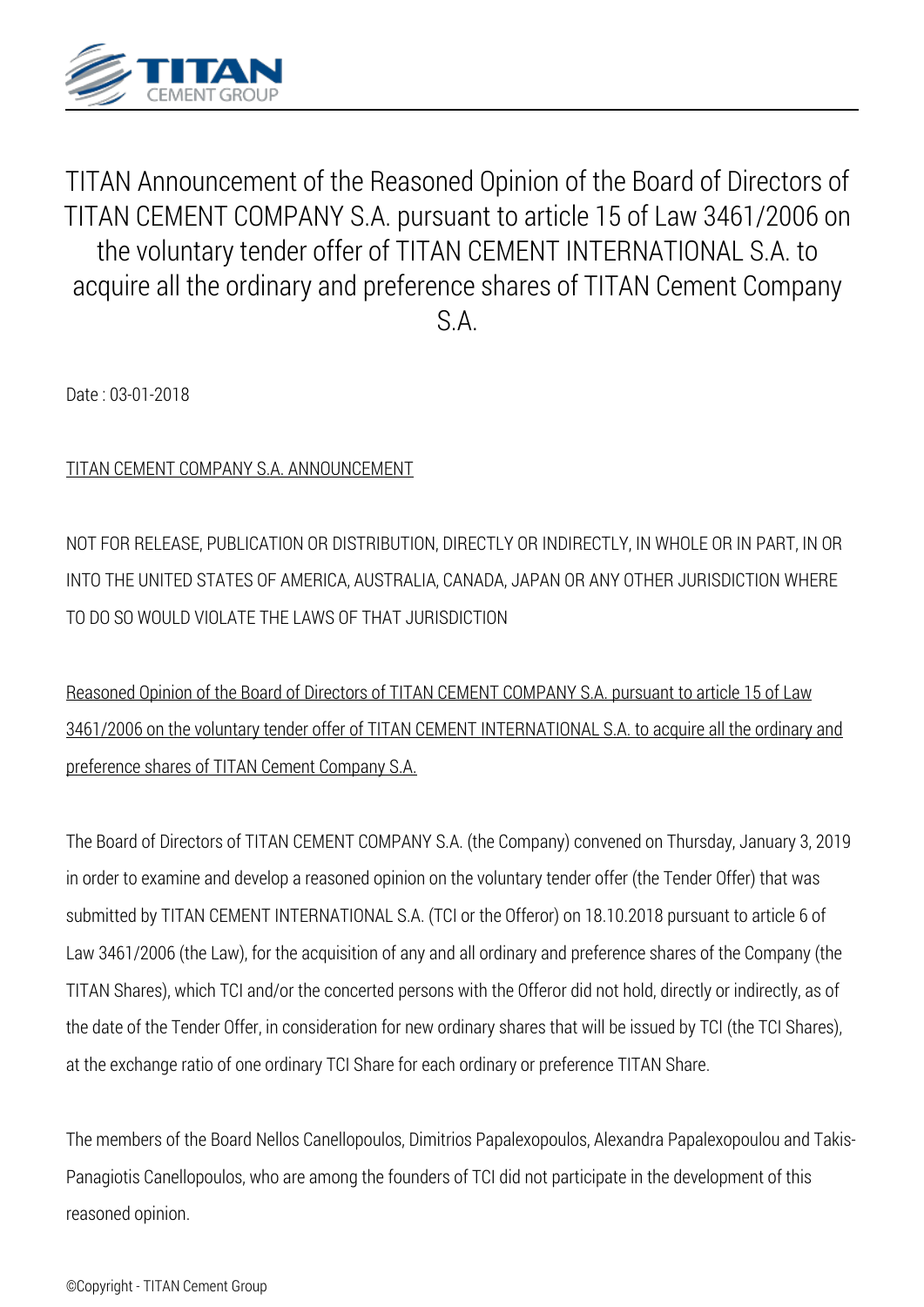

*The Board of Directors after having received and studied:*

*1. The Information Circular of TCI (the "Information Circular") regarding the Tender Offer, which was approved by the Board of Directors of the Hellenic Capital Market Commission on 20 December 2018;*

*2. The Prospectus which has been drawn up for the tender offer of the TCI Shares and their primary listing on EURONEXT Brussels (the Prospectus), the English version of which was approved by the Belgian Financial Services and Markets Authority (FSMA) on 4 December 2018; and*

*3. The Financial Report dated 27 December 2018 provided to the Board of Directors of the Company by the Financial Adviser "NBG Securities S.A." (the NBG Securities), pursuant to article 15 paragraph 2 of the Law;*

*Decided unanimously:*

*1. To express its unequivocal support to the Tender Offer, which is fully aligned with the interests of the Company and its Shareholders, given that:*

- *It facilitates the growth of the Company and its group of companies (the Group/TITAN Group) and provides conditions for the long term enhancement of the profitability and the financial results of the Group;*
- *It strengthens the competitiveness of TITAN Group, by broadening the Group's funding sources, improving its access to international capital markets and banking institutions, with more favorable credit terms;*
- *It benefits the Company's Shareholders by the indirect, through TCI, admission of the Company and TITAN Group to listing on Euronext Brussels, a large international stock exchange in the center of Europe, offering access to a larger international investor base and enhancing the liquidity and tradability of the shares; and*
- *It reflects and reinforces the international nature of TITAN Group's business activities.*
- *2. To tender the Treasury TITAN Shares held by the Company during the acceptance period of the Tender Offer.*

*3. To assist TCI during the next stages of the Tender Offer within the framework of the applicable laws and regulations.*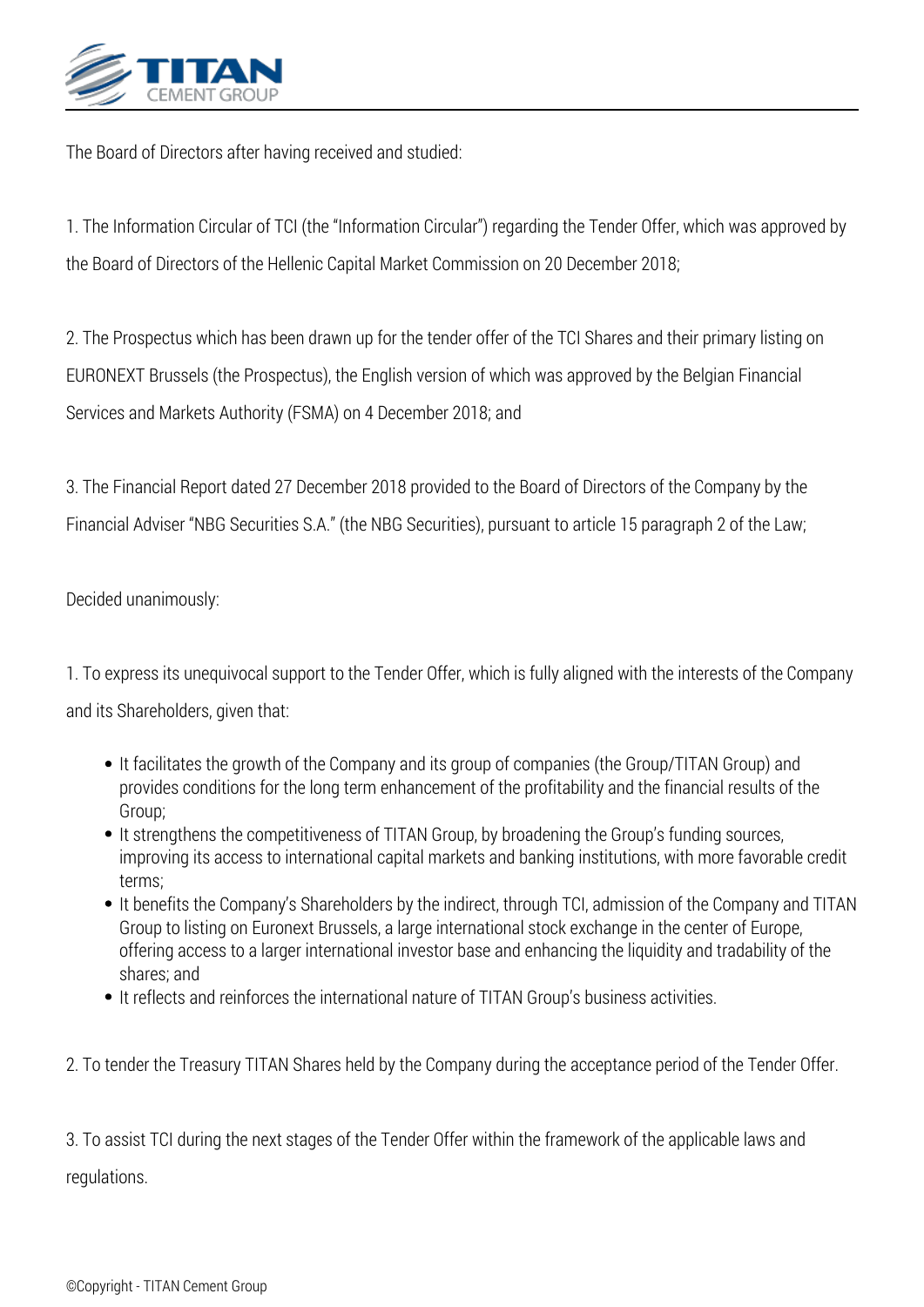

*4. To approve the publication of the reasoned opinion of the Board of Directors and of the NBG Securities' Report in accordance with the Law and also the submission of its reasoned opinion to the Hellenic Capital Market Commission and to TCI.*

*5. To approve the execution of any other act or action required for the implementation of this decision of the Board of Directors.*

*A. Actions that the Board of Directors took or will take in relation to the Tender Offer* 

*1. The Board of Directors at its meeting on 18 October 2018 expressed, in principle, a positive and supportive position towards the Tender Offer.*

*2. The Board, according to its relevant decision on 7 November 2018, assigned to NBG Securities the preparation of the Financial Report, according to article 15 paragraph 2 of the Law (the Report), to support the Board in relation to the financial valuation of the Tender Offer.*

*3. The Board received and studied the Report dated 27 December 2018 of NBG Securities, according to which, from a financial standpoint:*

*i The listing of TITAN Group on Euronext Brussels in parallel with the secondary listing on Euronext Paris and the Athens Stock Exchange is expected to increase the trading liquidity of its shares, granting access to a wider investor base.*

*ii The specific characteristics of the preference shares compared to those of the ordinary shares, do not merit differential treatment of one class of shares over the other in the context of the Tender Offer and setting the Share Exchange Ratio.*

*4. The Board informed the representatives of the employees of the Company about the Tender Offer and circulated to them the Information Circular on 27 December 2018.*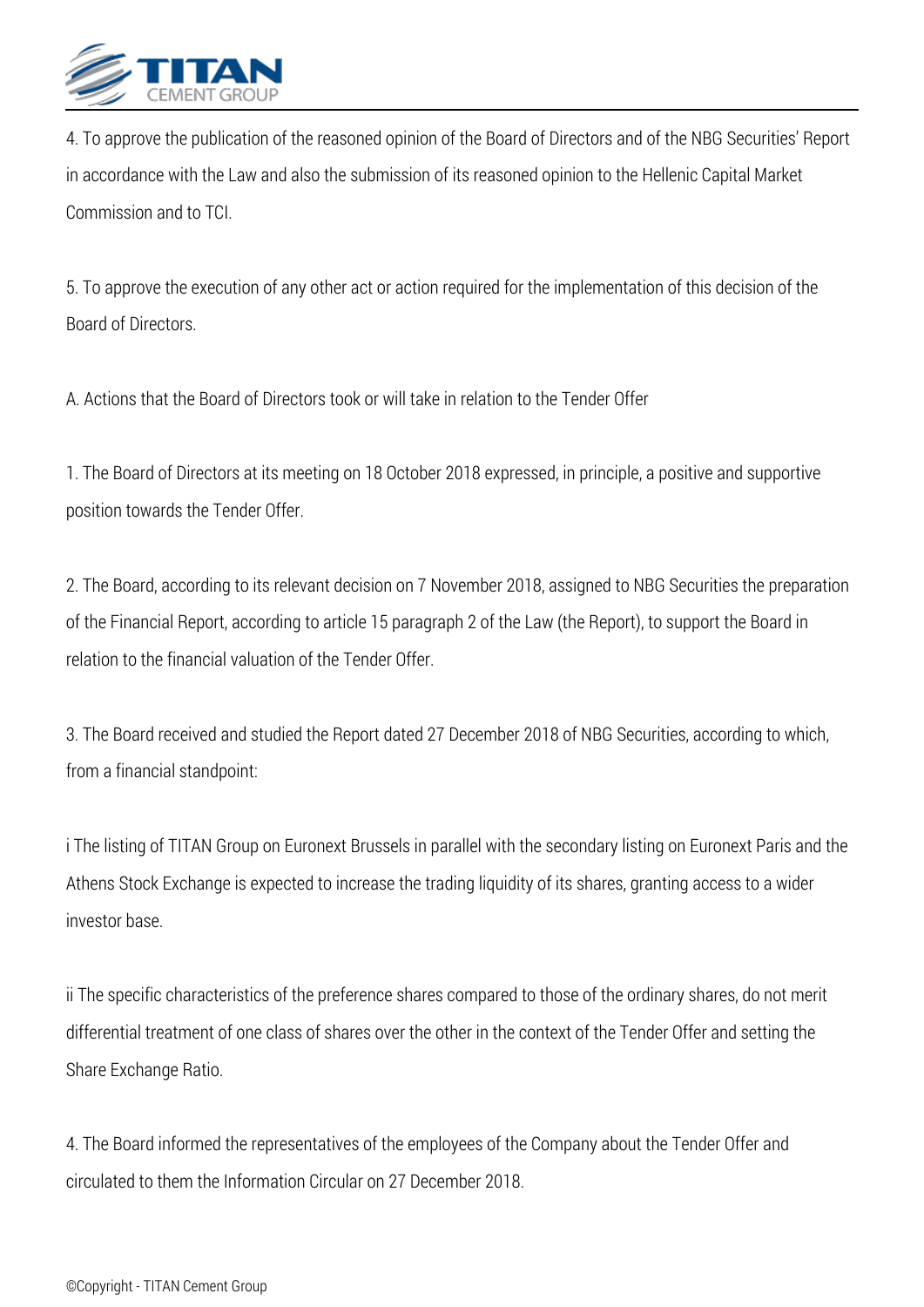

*B. Strategic and economic purpose and rationale of the Tender Offer* 

*The Board of Directors is of the opinion that the Tender Offer reflects entirely the international outlook and footprint of TITAN Group and that its planned implementation is expected to contribute significantly to its international competitiveness and its future growth.*

*The successful completion of the Tender Offer is expected to be a milestone in the dynamic growth of TITAN Group, fully reflecting its international footprint and prospects.*

*TITAN Group operates in an international environment of intensifying competition, increasing uncertainties and multiple challenges, in a capital intense sector, where access to funding is crucial for the continuity of its growth. The Tender Offer aims to facilitate TITAN Group's access to funding under terms similar to those offered to its main competitors.*

*The purpose of the Tender Offer is to facilitate the indirect (through TCI) admission of TITAN Group to listing on Euronext Brussels.*

*The indirect admission of TITAN Group through the primary listing of the TCI Shares on Euronext Brussels and the secondary listing of the TCI shares on Euronext Paris and the Athens Exchange is expected to offer the Group a broader international investor base, enhance liquidity and marketability of its shares, broaden the Group's funding sources, improve its access to the international debt capital markets and banking institutions and achieve more competitive borrowing costs.*

*C. Continuation of the activities and the management of the Group* 

*The successful completion of the Tender Offer will not affect TITAN Group's range of operations, business activities, strategy and priorities, as well as local jobs in the locations where it operates.*

*The presence of TITAN Group in Greece will remain unchanged, with the continuation of its local production, the investment in its business activities and human capital in the country and with the secondary listing of TCI*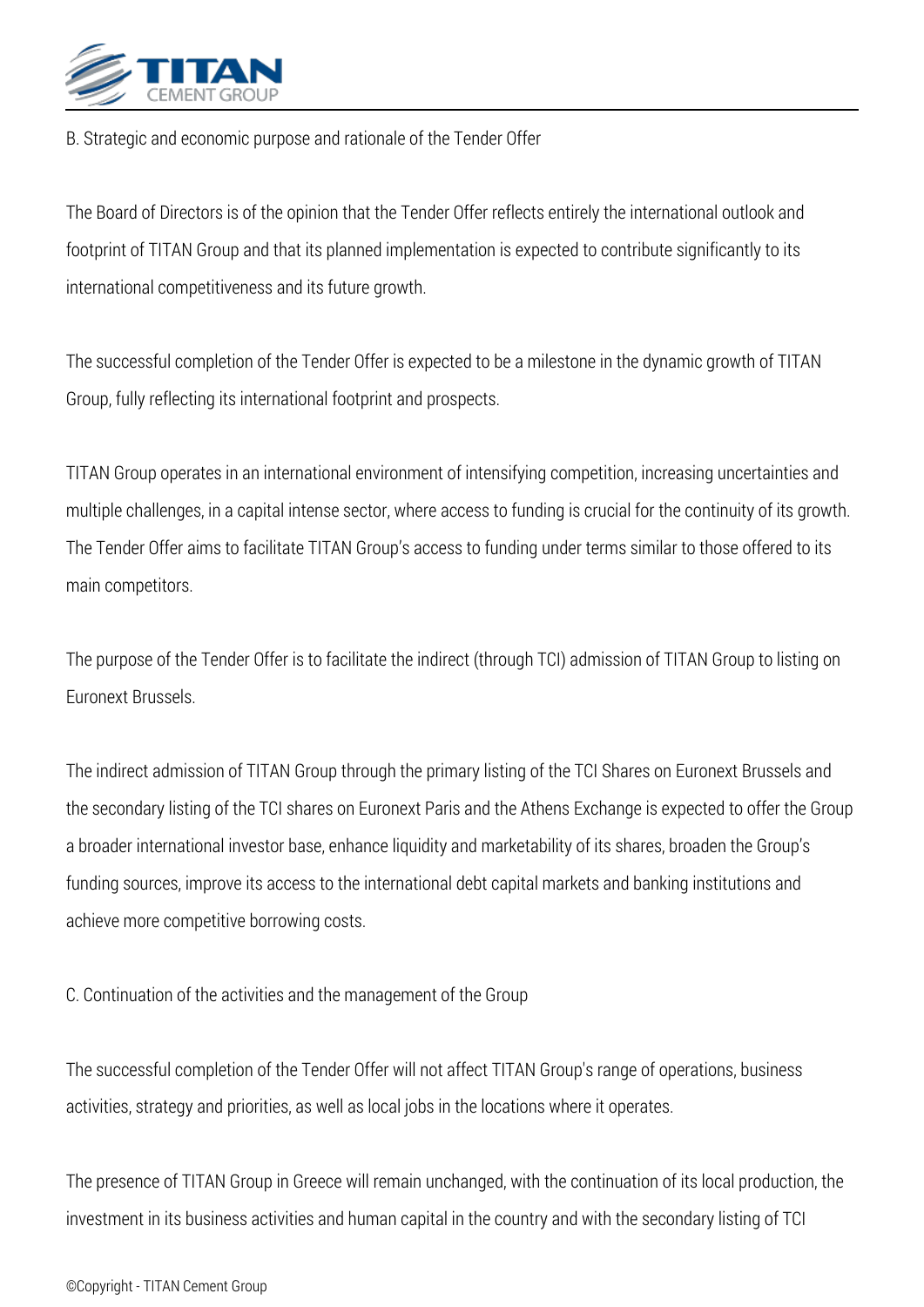

*Shares on the Athens Stock Exchange.*

*TCI is incorporated in Belgium and is subject to Belgian company law, while its seat of management lies in Cyprus, a country in which TITAN Group has a long-standing and important presence.*

*Subject to the successful completion of the Tender Offer, the composition of the Board of Directors of TCI will include six executive directors, i.e. Dimitrios Papalexopoulos, Michael Colakides, Takis-Panagiotis Canellopoulos, Alexandra Papalexopoulou, Vassilios Zarkalis and Leonidas Canellopoulos, eight independent members, i.e. Petros Sabatacakis, Charalampos (Charis) David, Mona Zulficar, Maria Vassalou, William Antholis, Kyriakos Riris, Andreas Artemis and Stylianos Triantafyllides and a non-executive director, i.e. Efstratios-Georgios Arapoglou.*

*After the successful completion of the Tender Offer, the current TITAN Group management will continue to lead its business operations and its long-term strategy.*

*D. Support from the shareholders of the Company* 

*The Founders of TCI, i.e. Andreas Canellopoulos, Leonidas Canellopoulos, Nellos Canellopoulos, Takis-Panagiotis Canellopoulos, Pavlos Kanellopoulos, Dimitris Papalexopoulos, Alexandra Papalexopoulou and Eleni Papalexopoulou have stated that they intend to tender the Company Shares that they hold, and which represent approximately 25.40% of the ordinary share capital of the Company and the 0.36% of the preference share capital of the Company, corresponding approximately to 23.16% of the total paid up share capital of the Company, on the same terms and conditions which will apply to the other shareholders of the Company.*

*In addition to Mr. Nellos Canellopoulos, Mr. Dimitrios Papalexopoulos, Ms. Alexandra Papalexopoulou and Mr. Takis-Panagiotis Canellopoulos, who are among the founders of TCI, the other members of the Board of Directors and the Company's managers holding TITAN Shares, also intend to tender their Shares under the Tender Offer.*

*E. Number of Company Shares held or controlled directly or indirectly by members of the Board and the managerial executives of the Company*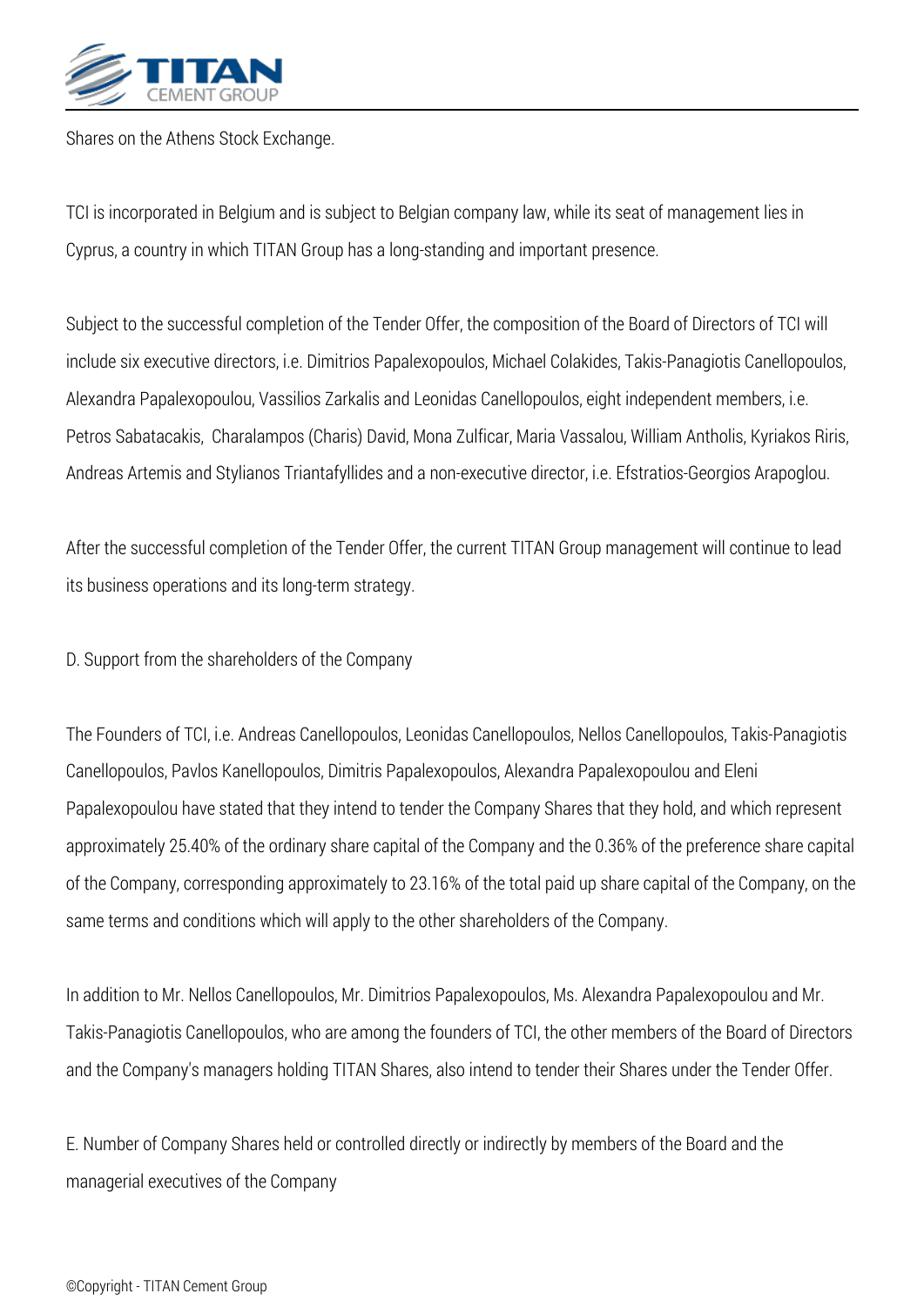

*On 3rd January 2019 the members of the Board and the managers of the Company hold directly or indirectly 15,664,198 ordinary TITAN Shares and 27,627 preference TITAN Shares.*

*F. Agreements among the Board of Directors or members of the Board of Directors and TCI*

*The members of the Board of Directors Mr. Nellos Canellopoulos, Mr. Dimitrios Papalexopoulos, Ms. Alexandra Papalexopoulou and Mr. Takis-Panagiotis Canellopoulos are among the founders of TCI, who by virtue of the shareholders' agreement dated 18th October 2018 entered into by all founders of TCI, are persons who act in concert among themselves and with TCI, for the purposes of the Tender Offer, according to article 2, item (e) of the Law and with regard to their participation in TCI. In particular, according to the information provided in the Information Circular, by virtue of their agreement dated 18 October 2018, the above persons and the other founders and shareholders of TCI agreed to adopt, through the coordinated exercise of the voting rights they have from time to time in TCI, including the voting rights that they will hold after the completion of the Tender Offer, a lasting common policy on the administration and management of TCI.*

*G. Key terms of the Tender Offer* 

*The proposed exchange ratio of one ordinary TCI Share for every ordinary or preference Company Share has been created to allow the current shareholders of the Company to maintain their investment in the Group at the same rate (subject to the purchase of any Company Shares for cash in accordance with the Right of Squeeze Out and/or the Right to Sell-Out), and to participate in the present value of the Company and in the strategic and economic benefits and the increased liquidity that is expected to be created for their investment, as a result of the successful completion of the Tender Offer.*

*The Tender Offer concerns the acquisition of all TITAN Shares, including the Treasury Shares of the Company, which TCI and/or the persons acting in concert with it did not hold, directly or indirectly, as of the date of the Tender Offer.*

*The Tender Offer is subject to: (i) the pre-requisite that, as at the end of the acceptance period, at least 90% of TITAN's ordinary share capital (i.e. at least 69,357,212 ordinary TITAN Shares) and 90% of TITAN's preference*